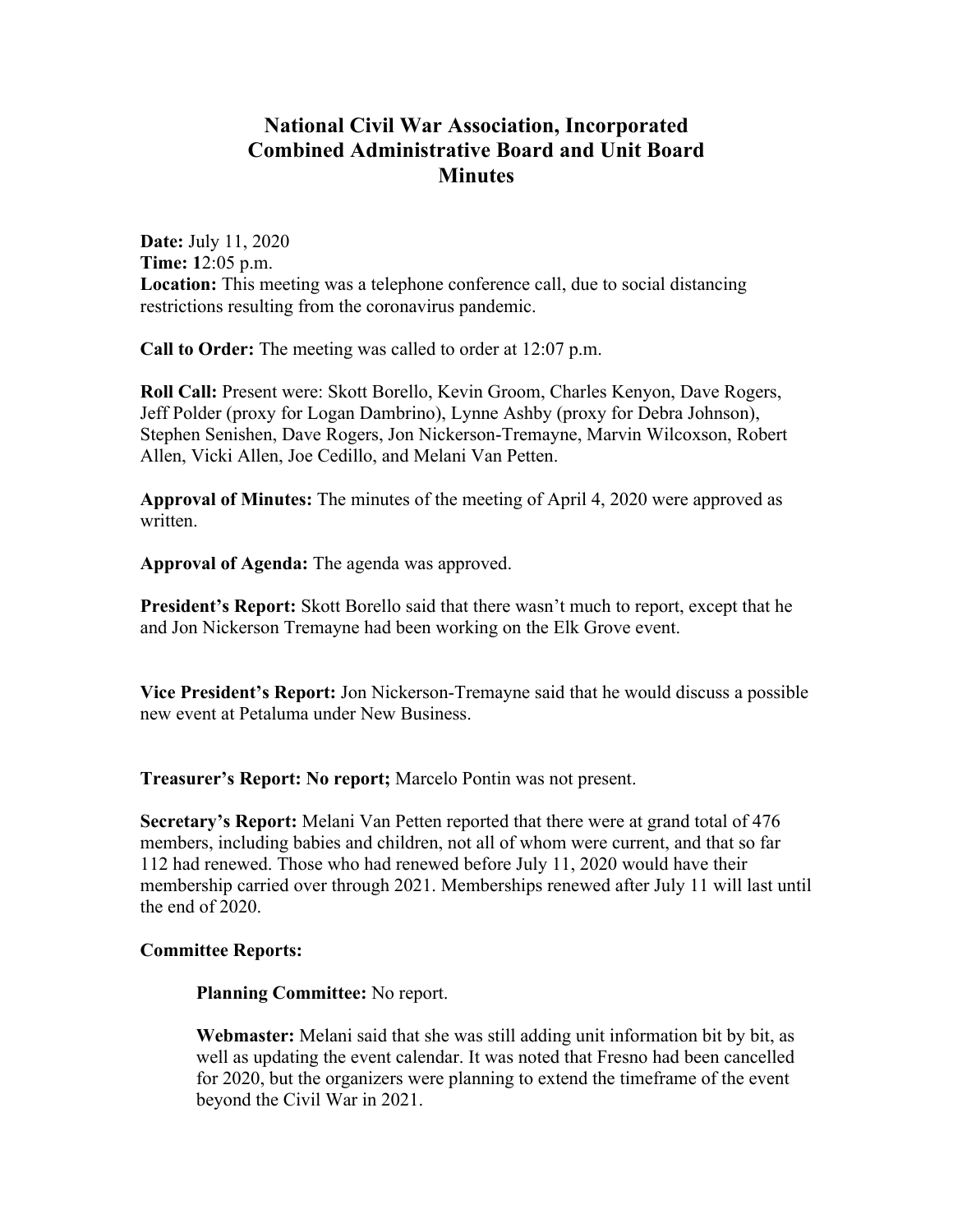**Marketing:** no report.

**Safety and First Aid:** Lynne Ashby said that the brigade commanders were responsible for seeing that first aid kits were available and up to date. She said that the Civilian Corps and the Trades and Professions Guild were ready with their kits. Charles Kenyon said that the Federal Brigade was ready as well, and Jon Nickerson-Tremayne said that he was on it for the Confederate Brigade. .

**Rules:** Skott asked why there were differences in the club's Bylaws and Rules. Lynne explained that the difference was in the official corporation Bylaws and the way they were actually enacted. Both date from 2014. There was discussion of the fact that it had been decided to change Board terms from two years to one, but that a vote of the membership was required to make the change official. It was decided to form a committee consisting of Vicki Allen and Kevin Groom, and chaired by Jon Nickerson-Tremayne to review the Bylaws and recommend needed changes, to be voted on at the next meeting, and then submitted for a vote by the membership.

**Rank Ratio:** no report.

**PACWR:** Skott said that there effectively was no PACWR at the moment, as the only active officer was Secretary Brendan Krepchin. He said that Scott Spence was trying to set up a phone meeting to resolve the situation. It was agreed that the NCWA would continue to use the 2017 PACWR safety tests until such time as they were updated.

**Old Business:** Skott said that Elk Grove was scheduled for July 24, 25 and 26, but was still tentative, based on the Covid-19 situation. He said that all safety protocols current at the time of the event would be followed, including the wearing of masks and social distancing. Charles Kenyon expressed concern that the weather would be very warm and he was afraid that running around in wool uniforms while wearing masks might result in heat stroke. He said he would not require his troops to wear jackets. Skott said that if social distancing was observed on the field, masks could be optional. Melani observed that social distancing was not possible on a cannon crew.

Charles said that he was expecting about 30 people, Skott said about 10-12, and Lynne said between 5-20, for a maximum possible total of 60 or so, so far. Skott said no one should feel pressured to come for the good of the club, and that if it proved necessary to postpone the event, it would then take place on the first possible weekend. Lynne said she planned to space civilian tents 10 feet apart. She said that she had red ribbon that could be tied to tent poles by those who did not want their camps to be approached, and had enough for the military camps as well. Jon observed that \$200 was still needed for the portapotties, and Skott said that we had still not received the refund check from the